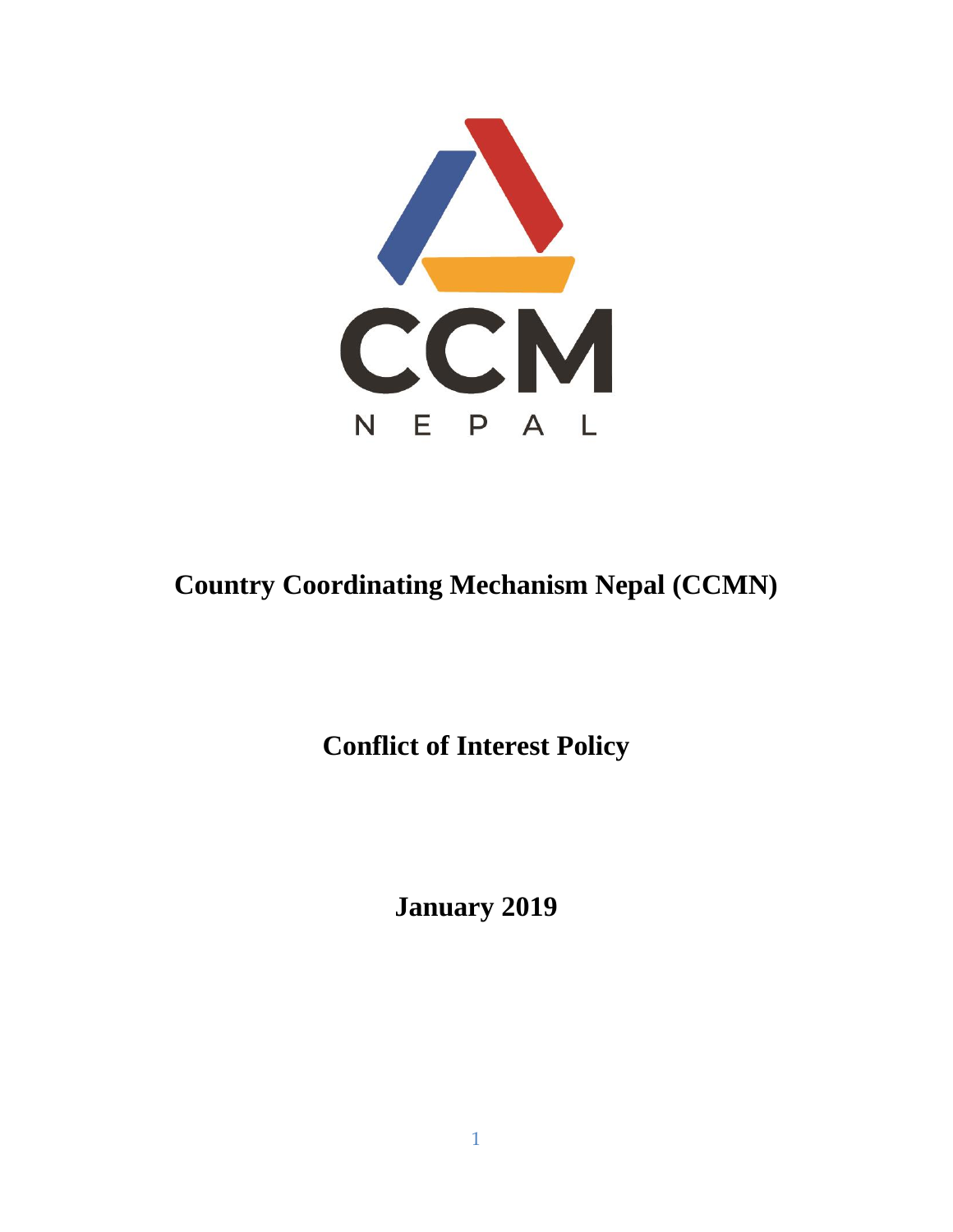#### **Introduction**

The concept of conflict of interest (COI) universally recognizes that the judgment of even the most wellmeaning persons may be impaired when their own interests or those of family members, close associates, or those of an institution with which they are affiliated are affected by their work. The Country Coordinating Mechanism Nepal (CCMN) recognizes that addressing COI is not only the requirement of the Global Fund, but that having instituted a COI policy is in the best interest of the Institution. Given the diversity of interests and perspectives represented on the CCMN, it is particularly important that the CCMN operate in a balanced, ethical, collaborative, transparent, and open manner. This policy, as an annex to the Rule of Business (ROB) provides guidance in identifying and addressing actual or /and potential conflicts of interest. It is based on clear definitions of potential areas of concern, a duty to disclose, and outlines procedures for managing and mitigating these conflicts as they arise.

#### **Purpose**

- 1. The purpose of this policy is to ensure fairness and a high standard of ethical conduct in the CCMN decision-making processes to protect the reputation and integrity of the CCMN and its interests, and to ensure broad public trust and confidence in the decision-making and grant making activities.
- 2. The COI policy is intended to provide the CCMN with procedures to appropriately manage and mitigate these conflicts in accordance with the requirements of the Global Fund and prevailing operative laws of the country including the CCMN Rule of Business.

# **Application**

- 1. The CCMN conflict of interest policy is applicable to all members and their alternates, Secretariat, Principal Recipients (PRs), Sub-recipients (SRs) and Sub-Sub Recipients (SSRs) and any other parties that interact with the CCMN.
- 2. The CCMN shall ensure that on taking a seat and at least once each year, the members of the CCMN will undergo training on their responsibilities regarding management of conflicts of interest and the requirements of this policy.
- 3. The CCMN may identify the appropriate body within its structure to address ethics and conflict of interest issues.
- 4. The CCMN should consider the consequences of conflicts of interest on its composition when considering membership renewal, Funding application development and reallocation.

#### **Guiding Principles**

The CCMN shall be guided by the following core principles:

- 1. The CCMN's paramount goal is to serve the public interest of the Federal Democratic Republic of Nepal.
- 2. The activities of the CCMN should promote transparency, accountability and the integrity at all level. Engendering a culture that is intolerant of actual or perceived conflicts of interest should guide the CCMN in its activities.
- 3. Conflict of interest should be managed and mitigated through formal policies and procedures.

## **Definitions**

Within the context of the CCMN, a conflict of interest occurs when a member or alternate or the Secretariat uses his or her position to advance personal ambitions or interests, the interests of an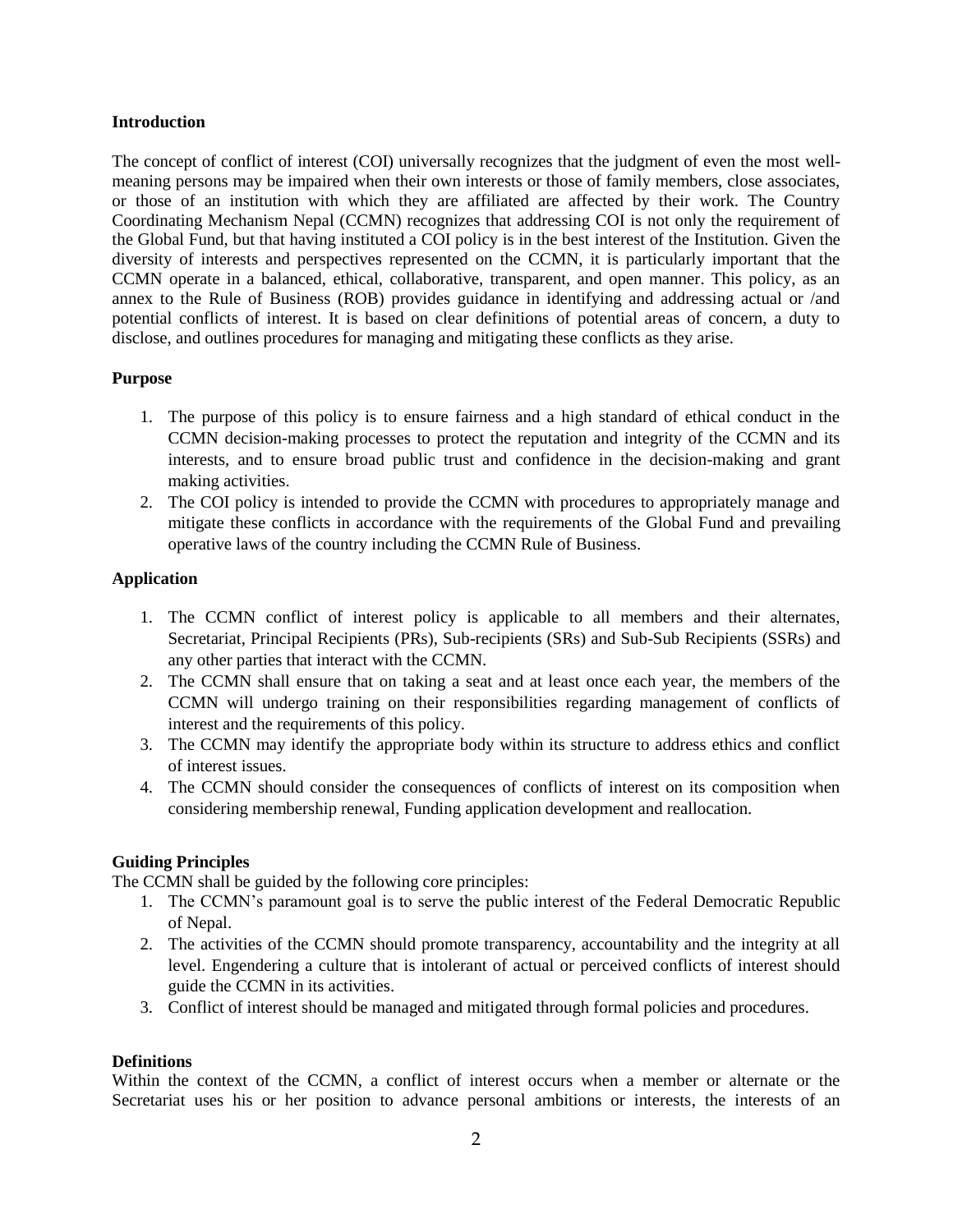institution with which he or she is affiliated, those of a family member, or close associate, or in a way that disadvantages or excludes others.

"Conflict of interest" includes potential conflicts of interest and perceived conflicts of interest.

*Potential* conflict of interest occurs when a member or the Secretariat is placed in a position in which they have the capacity to use their position or status in such a way that a conflict of interest, as defined above, may occur.

*Perceived* conflict of interest occurs when a person believes or suspects that a conflict of interest, as defined above, exists on the part of a member or its Secretariat.

*Close associate* of a person includes a family member (spouse, child, sibling, parent, cousin, in-law), friend, business partner, or professional associate.

Affiliated with an institution when he or she is an employee or volunteer, or has a financial interest or a technical or governance role with that institution.

*Recusal* occurs when a person removes him or herself from participation in deliberations and decisionmaking when a conflict of interest would arise through their involvement. The conflict of interest may arise in association with gifts, which is defined as including favors, gratuities, or sponsorships whether of a monetary or intangible nature.

*CM body* refers to any of the organizational or governance structures a CCM establishes, including committees, subcommittees, working groups, task teams, and the CCM Secretariat.

#### **Potential area of COI**

Conflicts of interest can occur but are not limited to the following:

- 1. Selection of principal recipients (PRs) and sub-recipients (SRs)
- 2. Issues relating to assessment, monitoring, and oversight of principal recipients and sub recipients
- 3. A substantial reprogramming and reallocation of the grant funds
- 4. Discussions of matters for which CCMN members or their institutions have a financial interest, such as procurement, contracting, recruitment of staff, etc.

#### **Protocol to Manage and Mitigate Conflict of Interest**

**Statutory Declaration.** All CCMN members, alternates, and members of the TWGs and other CCMN committees shall complete an Acceptance of COI Policy & Declaration of Interest Statement (Annex: 1) at the time of being seated on the CCM and disclose any actual or perceived conflict of interest at that time. The statement will be completed on an annual basis thereafter and updated as needed, whenever a material change occurs in the information. Statements shall be archived by the Secretariat and made available for inspection by the delegated body charged with ethics and conflict of interest responsibilities. These statements shall form part of the public record of the CCMN.

**Role of Chair & Vice-Chair(s).** The CCMN shall ensure that neither its chairperson nor its vicechairpersons is from an organization that serves as a principal recipient for a CCMN-initiated project financed by the Global Fund. In the event that this is the case, or that the CCMN chairperson or vicechairpersons represent organizations that are candidates for selection as a principal recipient, then Section 6.6 shall apply. CCMN shall ensure that the Chair and the Vice-Chair shall each be elected from different constituencies.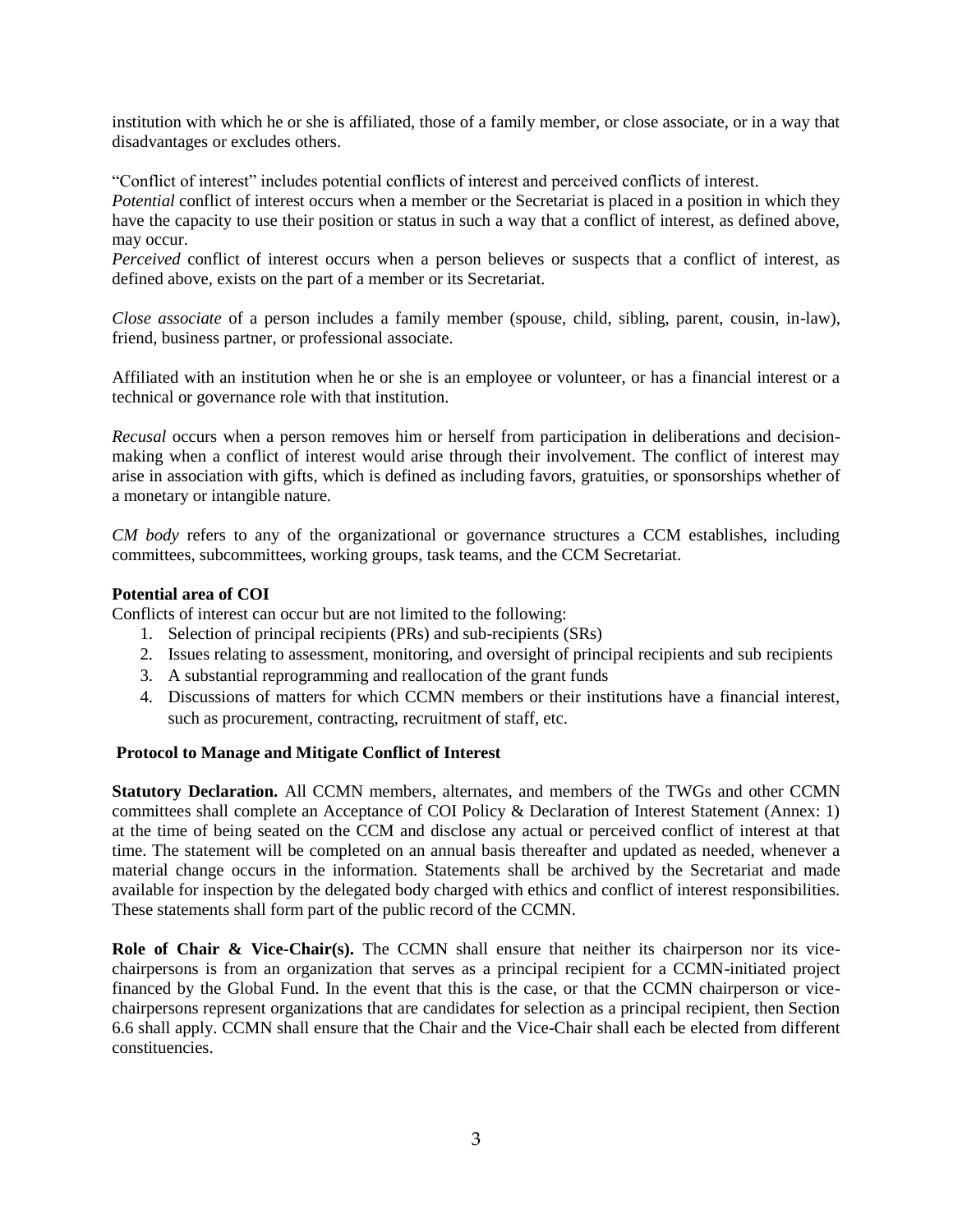#### **Committee Membership**

- 1. CCM members representing institutions that are principal recipients or sub recipients shall NOT be named to the CCM Oversight Committee. CCM members may however be invited to Oversight Committee meetings as non-voting participants to provide information on the grants.
- 2. CCM members representing institutions that are candidates to serve as a principal recipient or sub recipient or sub-sub recipient shall not participate in deliberations (committee or general meetings) pertaining to the respective entity.

#### **Notice of Agenda Items, Declaration of Potential or Perceived Conflict of Interest**

- 1. Each member of the CCM will receive an agenda of the meeting at least one week in advance. Members of the CCM must decide whether a potential conflict of interest exists and prepare to recuse themselves from CCM discussions. These members must disclose the nature of such interests to the chairperson. The member must recuse himself or herself from any and all deliberations and voting.
- 2. CCM members or alternates must declare whether a conflict of interest exists at the beginning of the CCM meeting, at the time when all agenda items are read or reviewed.
- 3. Any member of the CCM may raise the question of a potential conflict of interest prior to or during a meeting. Members may present an allegation of conflict of interest to the chairperson or other CCM body charged with responsibility for conflict of interest, who must investigate each question raised.

#### **Recusal**

- 1. At the moment in the meeting when the relevant agenda item is to be discussed for which there exists a conflict of interest for a CCM member or alternate, members and alternates shall recuse themselves, leave the room, and wait elsewhere.
- 2. CCM members and alternates having a conflict of interest may NOT vote on the issue at hand and shall not be present in the meeting room when the vote is taken. Once the discussion and any necessary votes or decision making have been completed, the CCM member or alternate shall be recalled into the meeting room.
- 3. CCM members and alternates having a conflict of interest may be called into the meeting room in their capacity as a representative of their organization to provide needed information to the CCM. Once they have finished providing this information, they will again leave the room until recalled.
- 4. Whether in the meeting room, outside, or at any other time, the CCMN members and alternates shall not attempt to exert their personal influence with respect to the discussion topic.
- 5. If the chairperson has a conflict of interest, he or she must delegate meeting responsibilities to a vice-chairperson for the period of the deliberation and recuse himself or herself. If a vice– chairperson also has a conflict of interest, the vice-chair shall also recuse himself or herself and the CCM must elect an acting chairperson for the period of deliberation and thoroughly document the process that was followed.

#### **Gifts and Favors**

- 1. CCM members and alternates are prohibited from accepting gifts under circumstances in which it could reasonably be construed that the gift is motivated by the position as a CCM member or alternate and could substantially affect decisions of the CCM.
- 2. CCM members and alternates are prohibited from giving gifts if it could be reasonably construed that the gift is intended to affect the policies or practices of the CCM, a principal recipient, or any of the programs it funds.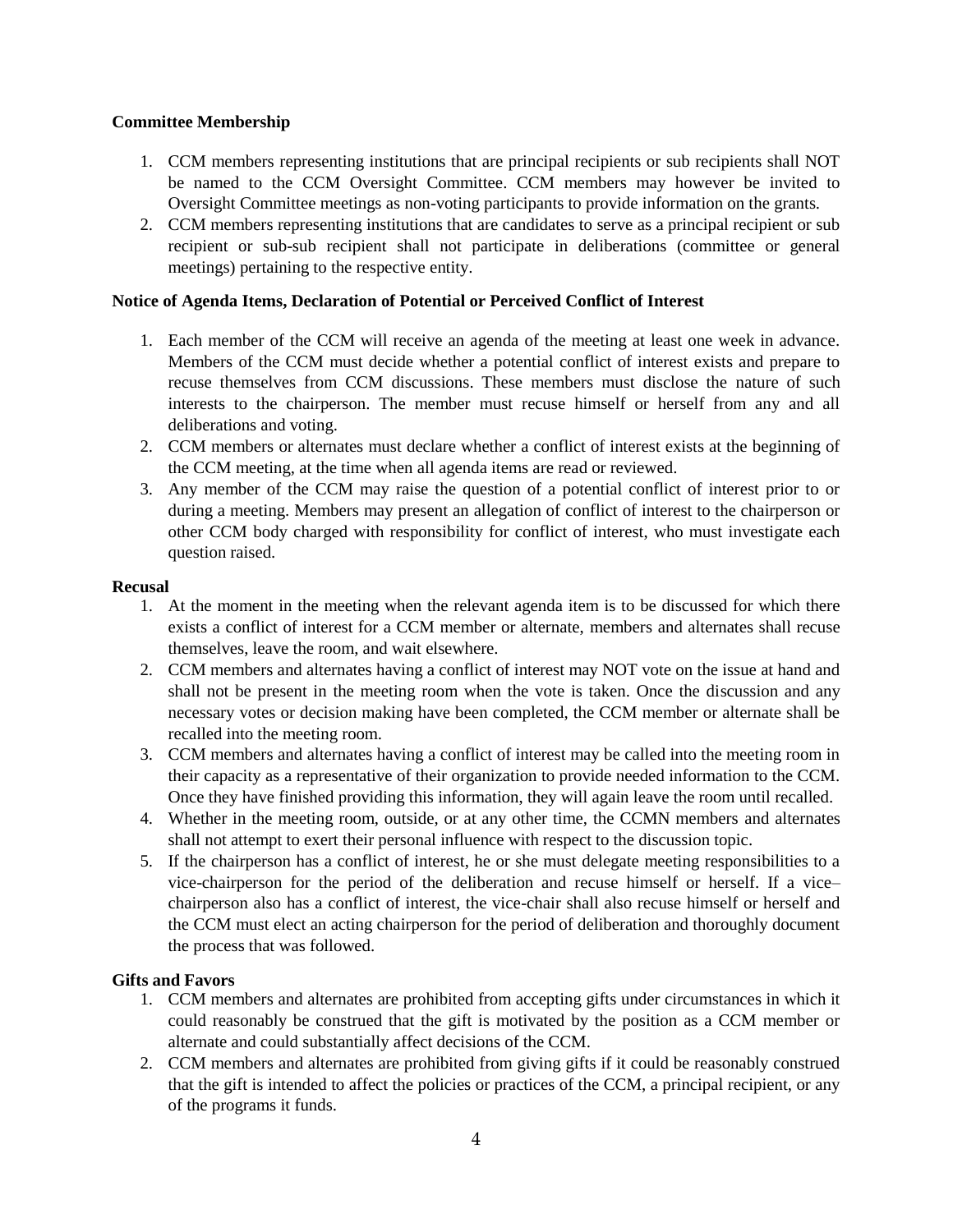3. CCM members and alternates who represent governments, corporations, or organizations, and who are subject to a code of ethics or standards of conduct as a result of their position, may accept complimentary invitations to widely attended gatherings otherwise prohibited by this policy where such attendance is permitted under the code of ethics or standards of conduct to which the individual is subject.

## **Suspected Conflict of Interest**

- 1. If a suspected conflict of interest is reported by any party, the CCM chairperson and the appropriate CCM body responsible for conflict of interest issues will review the matter immediately to determine whether the CCM member or alternate has failed to declare an interest and if the breach is his or her responsibility. The issue must be reported to all CCM members. Any substantive issues must be brought to the entire CCM to decide.
- 2. If the matter is brought before the CCM for deliberation, the member or alternate shall be requested to withdraw while the matter is being deliberated. Any CCM member or alternate can bring allegations of conflict to the CCM, and such allegations must be discussed.

# **Failure to Disclose an Interest**

- 1. If the CCM learns that a CCM member or alternate has wittingly failed to disclose an interest, the CCM shall take all reasonable measures to revoke any benefit gained. Before taking such action, the CCM shall inform the member or alternate in writing of the conflict of interest issue and provide the member or alternate with the opportunity to explain the alleged failure to disclose.
- 2. The CCM chairperson shall refer all available information in relation to the conflict of interest to the appropriate CCM body charged with conflict of interest matters (i.e., oversight committee, executive committee, full CCM), which shall make a determination on whether a conflict of interest exists. If a conflict of interest does exist, the CCM body shall make a recommendation to the full CCM regarding appropriate action to be taken with respect to the person who has failed to declare the conflict of interest.
- 3. The full CCM shall consider and vote on the recommendation of the CCM body at the first meeting following receipt of the determination and recommendation.
- 4. Following the CCM's vote on the recommendation, the circumstances and CCM member or alternate shall be reported to the member's constituency. The constituency shall be requested to immediately replace the member or alternate who serves on the CCM.
- 5. The CCM shall report all instances of conflict of interest situations that are in apparent violation of any operative laws to the appropriate official government body responsible for enforcement and the Global Fund country team

#### **Documentation of Conflict of Interest**

All decisions associated with conflict of interest will be recorded by the CCM and reported in the minutes of the meeting. The record will state:

- 1. The nature and extent of the conflict
- 2. A summary of the discussion
- 3. The actions taken to manage the conflict.

# **Periodic Review of COI Policy**

The COI policy shall be reviewed on a periodic basis at least consistent with the CCM's review of other governance documents or earlier as needed.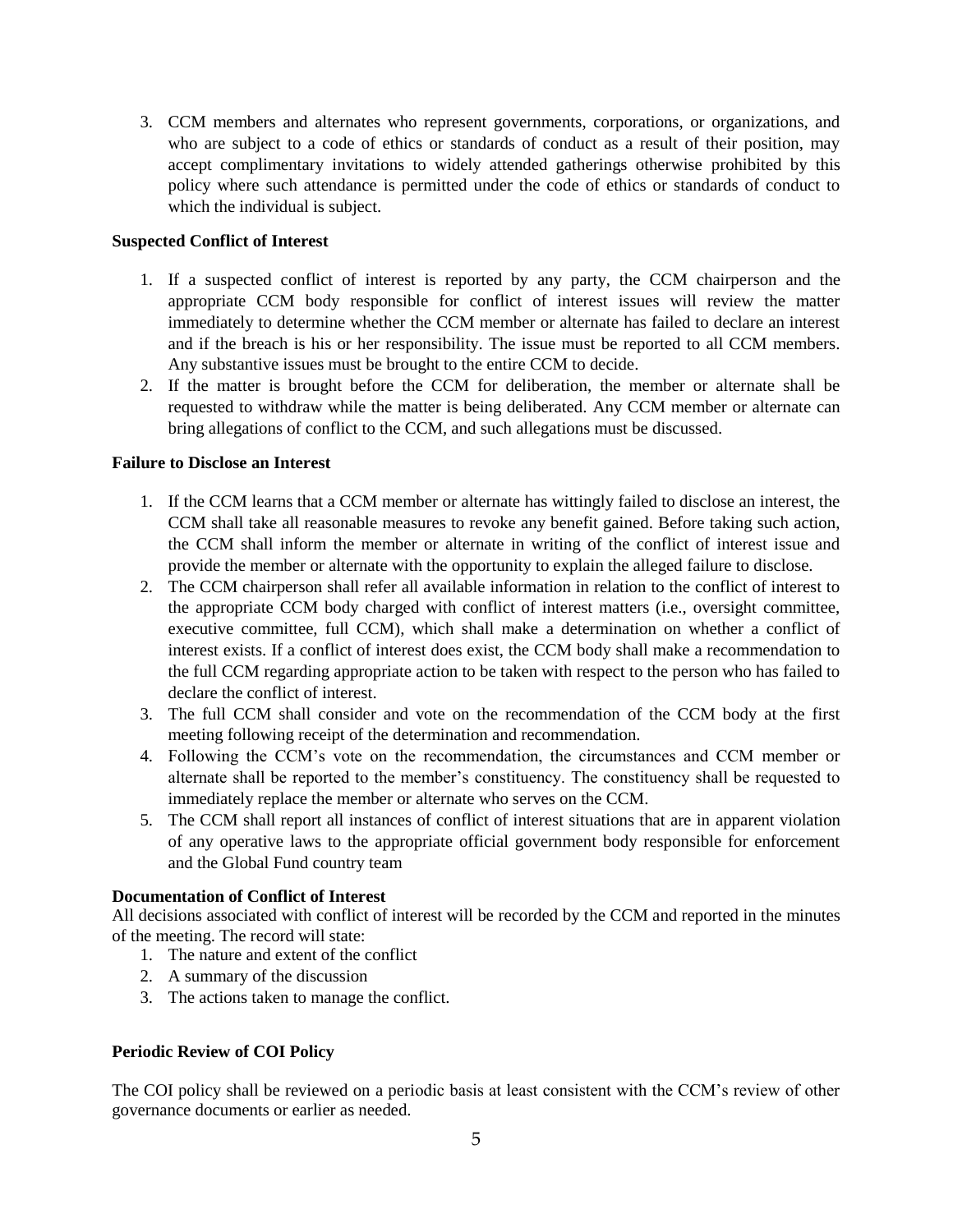#### Annex 1: Acceptance of COI Policy and Declaration of Interest Statement

*Upon appointment to the Country Coordinating Mechanism Nepal, please complete this Declaration and submit it to the Secretariat prior to attending your first meeting*. *You will be asked to update this annually throughout your term of office.*

Section 1: Acceptance of COI Policy

**Name of CCM Member: Institution: Title: Constituency:** 

I, the undersigned, hereby pledge to comply with the attached Conflict of Interest Policy of the Country Coordinating Mechanism Nepal (CCMN).

As a CCMN member or alternate, I shall not participate in deliberations, the making of recommendations or decisions, or other processes in which I have a conflict of interest, or a potential conflict of interest, as defined in the attached Conflict of Interest Policy.

I will complete Section 2 of this document concerning my professional and personal affiliations. I promise to declare my conflict of interest to the general assembly of the CCMN prior to or at the commencement of any CCM meeting at which a relevant matter will be considered. I will state the nature of the conflict of interest and all relevant facts pertaining to my interest. I will then recuse myself from participating in any proceedings concerning the matter.

If another person alleges that I have a conflict of interest, I will respond to this charge and will abide by the decision taken by the CCMN.

If I have reason to believe that a person has a conflict of interest in relation to any matter arising from his or her role or responsibilities in the CCMN, I will report my belief and the information on which it is based to the chairperson, and will provide such further information as is requested from me by the chairperson to the best of my abilities. I undertake not to make allegations of conflict of interest except in good faith, and on the basis of a genuine belief that such conflict or conflicts could compromise the transparency, accountability, inclusiveness of or public confidence in the CCMN.

If I have any questions or need any assistance understanding or complying with the Conflict of Interest Policy, I will contact the chairperson of the CCMN or the Secretariat who will assist me.

I hereby certify that I have received a copy of, and read the CCMN Conflict of Interest Policy. Signed :

Date: